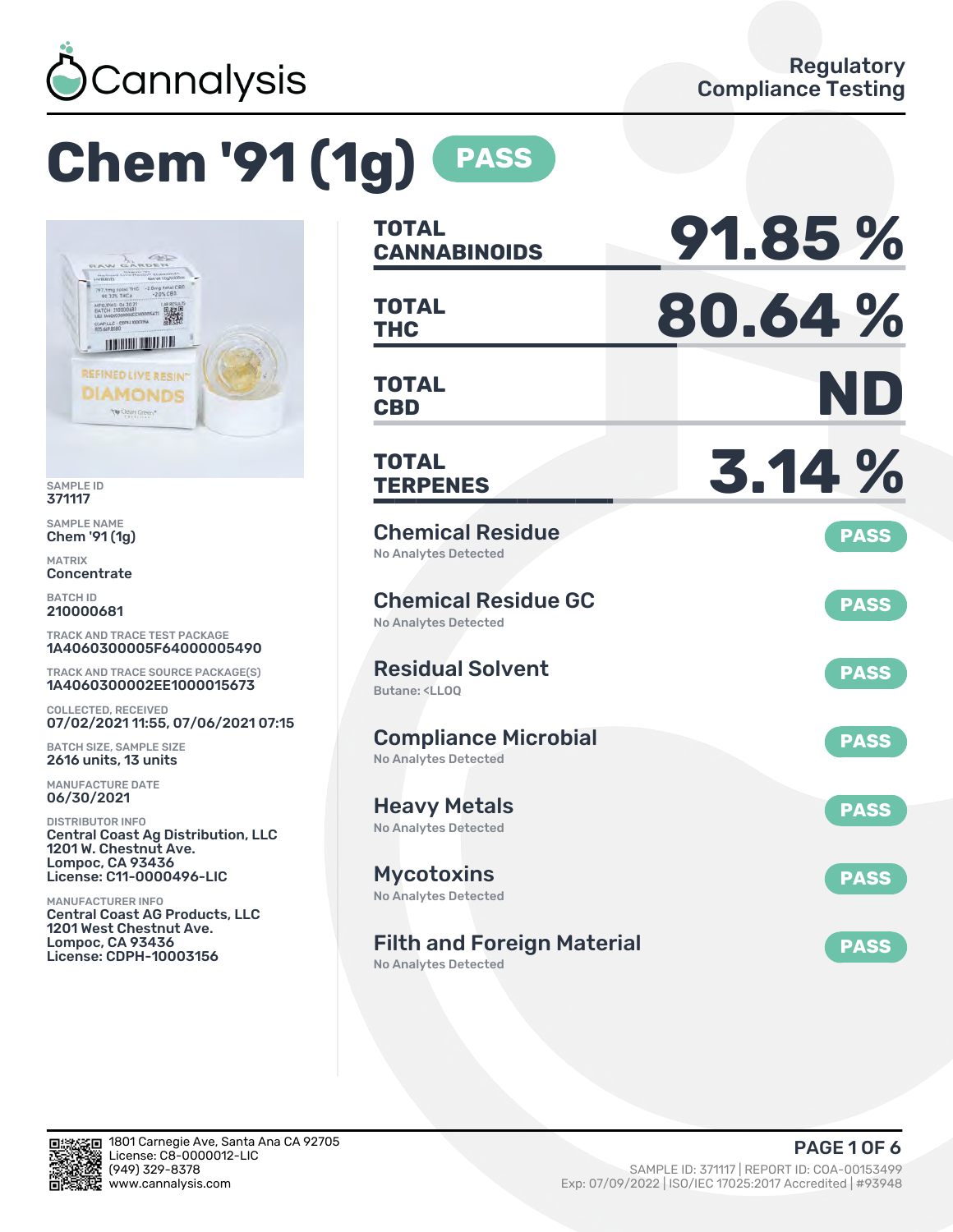

# CANNABINOID ANALYSIS

Total THC,CBD value(s) have been decarboxylated.

| TOTAL THC:          | 806.4 mg/g (80.64 %), 806.4 mg per package |
|---------------------|--------------------------------------------|
| TOTAL CBD:          | ND                                         |
| TOTAL CANNABINOIDS: | 918.5 mg/g (91.85 %)                       |

UNIT OF MEASUREMENT: Milligrams per Gram(mg/g)

| <b>ANALYTE</b>         | <b>RESULT</b>           | LOD    | <b>LLOO</b> | <b>ANALYTE</b>   | <b>RESULT</b> | <b>LOD</b> | LLOO   |
|------------------------|-------------------------|--------|-------------|------------------|---------------|------------|--------|
| THCa                   | 911.6 mg/g (91.16 %)    | 0.2000 | 0.4000      | CBD <sub>v</sub> | ND.           | 0.2000     | 0.4000 |
| D9THC                  | 6.935 mg/g $(0.6935\%)$ | 0.2000 | 0.4000      | CBGa             | ND            | 0.2000     | 0.4000 |
| D8THC                  | <b>ND</b>               | 0.2000 | 0.4000      | CBG              | <b>ND</b>     | 0.2000     | 0.4000 |
| <b>THC<sub>v</sub></b> | ND                      | 0.2000 | 0.4000      | CBN              | ND.           | 0.2000     | 0.4000 |
| CBDa                   | <b>ND</b>               | 0.2000 | 0.4000      | CBC              | <b>ND</b>     | 0.2000     | 0.4000 |
| CBD                    | <b>ND</b>               | 0.2000 | 0.4000      |                  |               |            |        |

#### ADDITIONAL INFORMATION

| Method:              | SOP-TECH-001 | Sample Prepped: 07/07/202116:04   | Sample Approved: 07/07/2021 21:55  |  |
|----------------------|--------------|-----------------------------------|------------------------------------|--|
| Instrument: UPLC-DAD |              | Sample Analyzed: 07/07/2021 17:27 | Prep-Analytical Batch: 30771-24943 |  |



# TERPENE ANALYSIS

UNIT OF MEASUREMENT: Milligrams per Gram(mg/g)

| TUTAL TENFENES. |  |
|-----------------|--|
|                 |  |
|                 |  |

TOTAL TERPENES: 31.47 mg/g (3.147 %)

| <b>ANALYTE</b>          | <b>RESULT</b>                                                                                                                             | <b>LOD</b> | <b>LLOQ</b> | <b>ANALYTE</b>         | <b>RESULT</b>                                       | <b>LOD</b> | <b>LLOQ</b> |
|-------------------------|-------------------------------------------------------------------------------------------------------------------------------------------|------------|-------------|------------------------|-----------------------------------------------------|------------|-------------|
| 3-Carene                | <b>ND</b>                                                                                                                                 | 1.000      | 2.500       | Alpha bisabolol        | <ll0q< td=""><td>0.1000</td><td>0.5000</td></ll0q<> | 0.1000     | 0.5000      |
| Alpha cedrene           | <b>ND</b>                                                                                                                                 | 1.000      | 2.500       | Alpha humulene         | <lloq< td=""><td>0.5000</td><td>1.000</td></lloq<>  | 0.5000     | 1.000       |
| Alpha pinene            | 2.649 mg/g $(0.2649\%)$                                                                                                                   | 0.1000     | 1.000       | Alpha terpinene        | <b>ND</b>                                           | 0.5000     | 1.000       |
| Alpha terpineol         | <lloq< td=""><td>0.3260</td><td>0.6520</td><td>Beta caryophyllene</td><td>2.547 mg/g (0.2547 %)</td><td>0.5000</td><td>1.000</td></lloq<> | 0.3260     | 0.6520      | Beta caryophyllene     | 2.547 mg/g (0.2547 %)                               | 0.5000     | 1.000       |
| Beta myrcene            | 15.32 mg/g (1.532 %)                                                                                                                      | 0.5000     | 1.000       | Beta pinene            | <ll0q< td=""><td>0.6070</td><td>1.214</td></ll0q<>  | 0.6070     | 1.214       |
| Borneol                 | <b>ND</b>                                                                                                                                 | 1.000      | 2.500       | Camphene               | <b>ND</b>                                           | 0.5000     | 1.000       |
| Camphor                 | <b>ND</b>                                                                                                                                 | 0.1000     | 0.5000      | Caryophyllene oxide ND |                                                     | 0.5000     | 2.500       |
| Cedrol                  | <b>ND</b>                                                                                                                                 | 0.5000     | 1.000       | Cis geraniol           | <b>ND</b>                                           | 1.000      | 2.500       |
| Cis nerolidol           | <b>ND</b>                                                                                                                                 | 2.500      | 5.000       | Eucalyptol             | <b>ND</b>                                           | 0.1000     | 0.5000      |
| Fenchol                 | <lloq< td=""><td>0.5000</td><td>1.000</td><td>Fenchone</td><td><lloq< td=""><td>0.1000</td><td>0.5000</td></lloq<></td></lloq<>           | 0.5000     | 1.000       | Fenchone               | <lloq< td=""><td>0.1000</td><td>0.5000</td></lloq<> | 0.1000     | 0.5000      |
| Gamma terpinene         | <lloq< td=""><td>0.1000</td><td>0.5000</td><td>Gamma terpineol</td><td><b>ND</b></td><td>0.2090</td><td>0.5230</td></lloq<>               | 0.1000     | 0.5000      | Gamma terpineol        | <b>ND</b>                                           | 0.2090     | 0.5230      |
| Geranyl acetate         | <b>ND</b>                                                                                                                                 | 0.1000     | 0.5000      | Guaiol                 | <b>ND</b>                                           | 2.500      | 5.000       |
| Isoborneol              | <b>ND</b>                                                                                                                                 | 0.5000     | 1.000       | Isopulegol             | <b>ND</b>                                           | 2.500      | 5.000       |
| Limonene                | 5.188 mg/g (0.5188 %)                                                                                                                     | 0.5000     | 2.500       | Linalool               | 1.026 mg/g $(0.1026\%)$                             | 0.5000     | 1.000       |
| Menthol                 | <b>ND</b>                                                                                                                                 | 1.000      | 2.500       | Ocimene 1              | <lloq< td=""><td>0.1550</td><td>0.3100</td></lloq<> | 0.1550     | 0.3100      |
| Ocimene 2               | 4.038 mg/g (0.4038 %)                                                                                                                     | 0.3450     | 1.725       | P-cymene               | <b>ND</b>                                           | 0.5230     | 1.045       |
| P-mentha-1.5-diene ND   |                                                                                                                                           | 0.5000     | 1.000       | Pulegone               | <b>ND</b>                                           | 0.1000     | 0.5000      |
| Sabinene                | <b>ND</b>                                                                                                                                 | 0.5000     | 1.000       | Terpinolene            | 0.7068 mg/g $(0.0707%)$                             | 0.1000     | 0.5000      |
| Trans beta farnesene ND |                                                                                                                                           | 2.500      | 5.000       | Trans geraniol         | <b>ND</b>                                           | 0.5000     | 2.500       |
| Trans nerolidol         | <b>ND</b>                                                                                                                                 | 0.5000     | 2.500       | Valencene              | <b>ND</b>                                           | 0.5000     | 1.000       |

| <b>ANALYTE</b>      | <b>RESULT</b>                                       | LOD    | <b>LLOO</b> |
|---------------------|-----------------------------------------------------|--------|-------------|
| Alpha bisabolol     | <lloq< td=""><td>0.1000</td><td>0.5000</td></lloq<> | 0.1000 | 0.5000      |
| Alpha humulene      | <lloq< td=""><td>0.5000</td><td>1.000</td></lloq<>  | 0.5000 | 1.000       |
| Alpha terpinene     | <b>ND</b>                                           | 0.5000 | 1.000       |
| Beta caryophyllene  | 2.547 mg/g $(0.2547%)$                              | 0.5000 | 1.000       |
| Beta pinene         | <lloq< td=""><td>0.6070</td><td>1.214</td></lloq<>  | 0.6070 | 1.214       |
| Camphene            | <b>ND</b>                                           | 0.5000 | 1.000       |
| Caryophyllene oxide | <b>ND</b>                                           | 0.5000 | 2.500       |
| Cis geraniol        | <b>ND</b>                                           | 1.000  | 2.500       |
| Eucalyptol          | <b>ND</b>                                           | 0.1000 | 0.5000      |
| Fenchone            | <lloq< td=""><td>0.1000</td><td>0.5000</td></lloq<> | 0.1000 | 0.5000      |
| Gamma terpineol     | <b>ND</b>                                           | 0.2090 | 0.5230      |
| Guaiol              | <b>ND</b>                                           | 2.500  | 5.000       |
| Isopulegol          | <b>ND</b>                                           | 2.500  | 5.000       |
| Linalool            | 1.026 mg/g $(0.1026\%)$                             | 0.5000 | 1.000       |
| Ocimene 1           | <lloo< td=""><td>0.1550</td><td>0.3100</td></lloo<> | 0.1550 | 0.3100      |
| P-cymene            | <b>ND</b>                                           | 0.5230 | 1.045       |
| Pulegone            | <b>ND</b>                                           | 0.1000 | 0.5000      |
| Terpinolene         | 0.7068 mg/g (0.0707 %)                              | 0.1000 | 0.5000      |
| Trans geraniol      | <b>ND</b>                                           | 0.5000 | 2.500       |
| Valencene           | <b>ND</b>                                           | 0.5000 | 1.000       |

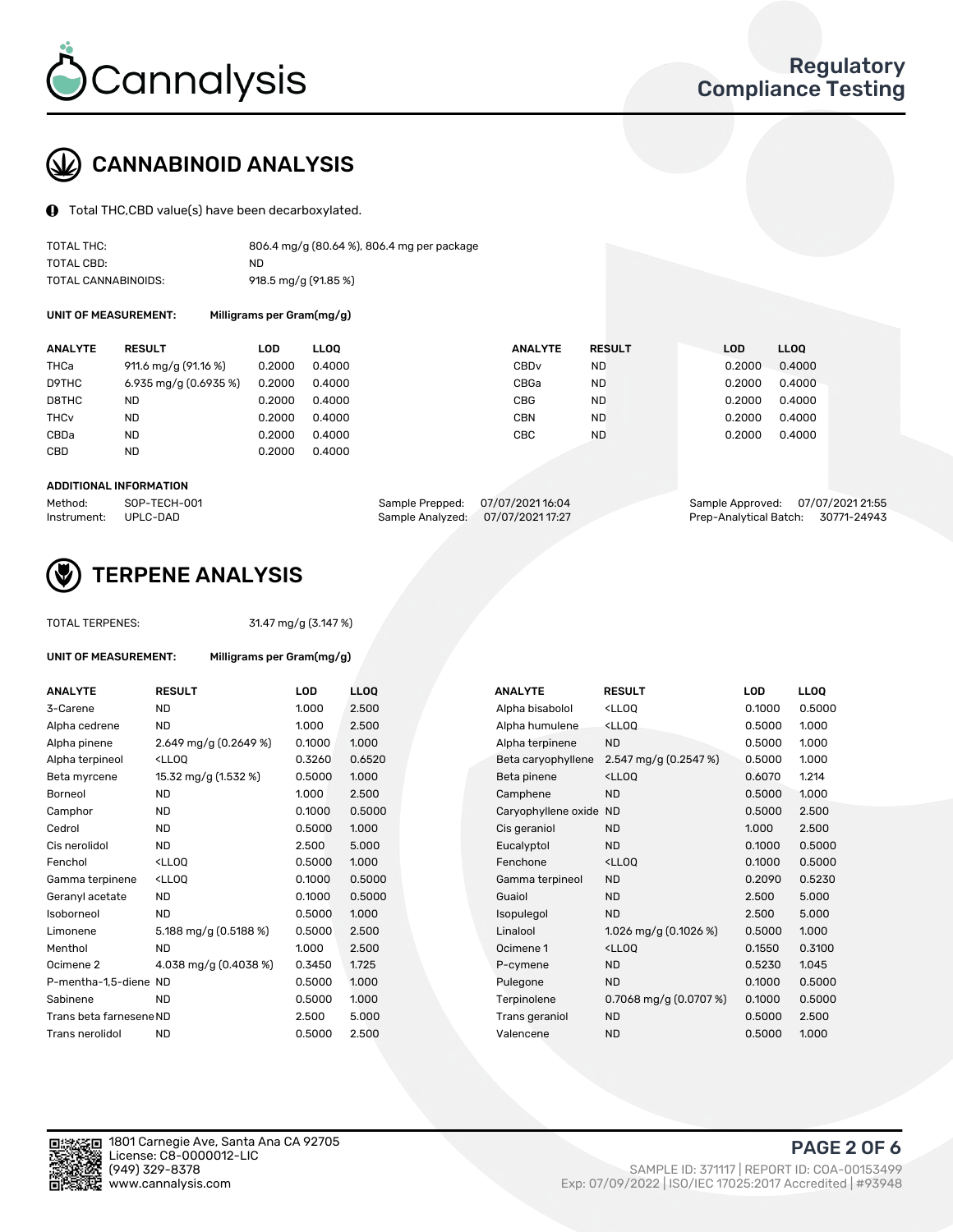

## Regulatory Compliance Testing

#### ADDITIONAL INFORMATION

Method: SOP-TECH-027 Sample Prepped: 07/06/2021 11:52 Sample Approved: 07/07/2021 14:34 Prep-Analytical Batch: 30706-24889



CHEMICAL RESIDUE ANALYSIS PASS

UNIT OF MEASUREMENT: Micrograms per Gram(ug/g)

| <b>ANALYTE</b>  | <b>RESULT</b> | LOD    | <b>LLOQ</b> | <b>ACTION LEVEL</b> |      | <b>ANALYTE</b>      | <b>RESULT</b> | <b>LOD</b> | <b>LLOQ</b> | <b>ACTION LEVEL</b> |      |
|-----------------|---------------|--------|-------------|---------------------|------|---------------------|---------------|------------|-------------|---------------------|------|
| Abamectin       | <b>ND</b>     | 0.0200 | 0.0400      | 0.1000              | Pass | Acephate            | <b>ND</b>     | 0.0200     | 0.0400      | 0.1000              | Pass |
| Acequinocyl     | <b>ND</b>     | 0.0200 | 0.0400      | 0.1000              | Pass | Acetamiprid         | <b>ND</b>     | 0.0200     | 0.0400      | 0.1000              | Pass |
| Aldicarb        | <b>ND</b>     | 0.0200 | 0.0400      | 0.0                 | Pass | Azoxystrobin        | <b>ND</b>     | 0.0200     | 0.0400      | 0.1000              | Pass |
| Bifenazate      | <b>ND</b>     | 0.0200 | 0.0400      | 0.1000              | Pass | <b>Bifenthrin</b>   | <b>ND</b>     | 0.0200     | 0.0400      | 3.000               | Pass |
| <b>Boscalid</b> | <b>ND</b>     | 0.0200 | 0.0400      | 0.1000              | Pass | Carbaryl            | <b>ND</b>     | 0.0200     | 0.0400      | 0.5000              | Pass |
| Carbofuran      | <b>ND</b>     | 0.0200 | 0.0400      | 0.0                 | Pass | Chlorantraniliprole | <b>ND</b>     | 0.0200     | 0.0400      | 10.00               | Pass |
| Clofentezine    | <b>ND</b>     | 0.0200 | 0.0400      | 0.1000              | Pass | Coumaphos           | <b>ND</b>     | 0.0200     | 0.0400      | 0.0                 | Pass |
| Cyfluthrin      | <b>ND</b>     | 0.4000 | 1.000       | 2.000               | Pass | Cypermethrin        | <b>ND</b>     | 0.4000     | 1.000       | 1.000               | Pass |
| Daminozide      | <b>ND</b>     | 0.0200 | 0.0400      | 0.0                 | Pass | Diazinon            | <b>ND</b>     | 0.0200     | 0.0400      | 0.1000              | Pass |
| Dichlorvos      | <b>ND</b>     | 0.0200 | 0.0400      | 0.0                 | Pass | Dimethoate          | <b>ND</b>     | 0.0200     | 0.0400      | 0.0                 | Pass |
| Dimethomorph    | <b>ND</b>     | 0.0200 | 0.0400      | 2.000               | Pass | Ethoprophos         | <b>ND</b>     | 0.0200     | 0.0400      | 0.0                 | Pass |
| Etofenprox      | <b>ND</b>     | 0.0200 | 0.0400      | 0.0                 | Pass | Etoxazole           | <b>ND</b>     | 0.0200     | 0.0400      | 0.1000              | Pass |
| Fenhexamid      | <b>ND</b>     | 0.0200 | 0.0400      | 0.1000              | Pass | Fenoxycarb          | <b>ND</b>     | 0.0200     | 0.0400      | 0.0                 | Pass |
| Fenpyroximate   | <b>ND</b>     | 0.0200 | 0.0400      | 0.1000              | Pass | Fipronil            | <b>ND</b>     | 0.0400     | 0.1000      | 0.0                 | Pass |
| Flonicamid      | <b>ND</b>     | 0.0200 | 0.0400      | 0.1000              | Pass | Fludioxonil         | <b>ND</b>     | 0.0200     | 0.0400      | 0.1000              | Pass |
| Hexythiazox     | <b>ND</b>     | 0.0200 | 0.0400      | 0.1000              | Pass | Imazalil            | <b>ND</b>     | 0.0200     | 0.0400      | 0.0                 | Pass |
| Imidacloprid    | <b>ND</b>     | 0.0200 | 0.0400      | 5.000               | Pass | Kresoxim methyl     | <b>ND</b>     | 0.0200     | 0.0400      | 0.1000              | Pass |
| Malathion       | <b>ND</b>     | 0.0200 | 0.0400      | 0.5000              | Pass | Metalaxyl           | <b>ND</b>     | 0.0200     | 0.0400      | 2.000               | Pass |
| Methiocarb      | <b>ND</b>     | 0.0200 | 0.0400      | 0.0                 | Pass | Methomyl            | <b>ND</b>     | 0.0200     | 0.0400      | 1.000               | Pass |
| Mevinphos       | <b>ND</b>     | 0.0200 | 0.0400      | 0.0                 | Pass | Myclobutanil        | <b>ND</b>     | 0.0200     | 0.0400      | 0.1000              | Pass |
| Naled           | <b>ND</b>     | 0.0200 | 0.0400      | 0.1000              | Pass | Oxamvl              | <b>ND</b>     | 0.0200     | 0.0400      | 0.5000              | Pass |
| Paclobutrazol   | <b>ND</b>     | 0.0200 | 0.0400      | 0.0                 | Pass | Permethrins         | <b>ND</b>     | 0.0400     | 0.1000      | 0.5000              | Pass |
| Phosmet         | <b>ND</b>     | 0.0200 | 0.0400      | 0.1000              | Pass | Piperonyl butoxide  | <b>ND</b>     | 0.0200     | 0.0400      | 3.000               | Pass |
| Prallethrin     | <b>ND</b>     | 0.0200 | 0.0400      | 0.1000              | Pass | Propiconazole       | <b>ND</b>     | 0.0200     | 0.0400      | 0.1000              | Pass |
| Propoxur        | <b>ND</b>     | 0.0200 | 0.0400      | 0.0                 | Pass | Pyrethrins          | <b>ND</b>     | 0.0200     | 0.0400      | 0.5000              | Pass |
| Pyridaben       | <b>ND</b>     | 0.0200 | 0.0400      | 0.1000              | Pass | Spinetoram          | <b>ND</b>     | 0.0200     | 0.0400      | 0.1000              | Pass |
| Spinosad        | <b>ND</b>     | 0.0300 | 0.0700      | 0.1000              | Pass | Spiromesifen        | <b>ND</b>     | 0.0200     | 0.0400      | 0.1000              | Pass |
| Spirotetramat   | <b>ND</b>     | 0.0200 | 0.0400      | 0.1000              | Pass | Spiroxamine         | <b>ND</b>     | 0.0200     | 0.0400      | 0.0                 | Pass |
| Tebuconazole    | <b>ND</b>     | 0.0200 | 0.0400      | 0.1000              | Pass | Thiacloprid         | <b>ND</b>     | 0.0200     | 0.0400      | 0.0                 | Pass |
| Thiamethoxam    | <b>ND</b>     | 0.0200 | 0.0400      | 5.000               | Pass | Trifloxystrobin     | <b>ND</b>     | 0.0200     | 0.0400      | 0.1000              | Pass |

#### ADDITIONAL INFORMATION

Method: SOP-TECH-002 Sample Prepped: 07/06/2021 15:48 Sample Approved: 07/07/2021 09:48<br>Instrument: LC-MS/MS Sample Analyzed: 07/06/2021 15:48 Prep-Analytical Batch: 30720-24898 Prep-Analytical Batch: 30720-24898

PAGE 3 OF 6

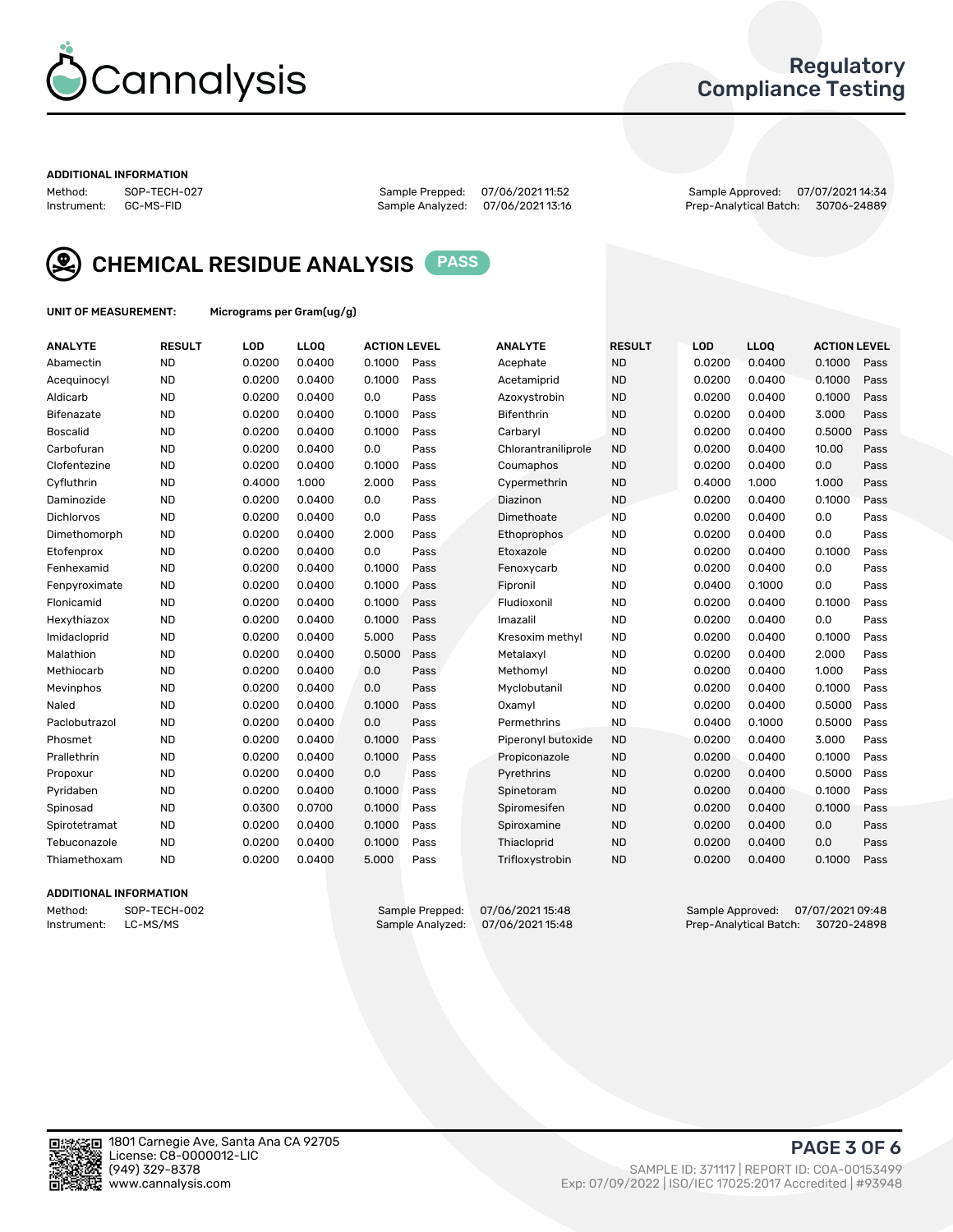

# CHEMICAL RESIDUE GC ANALYSIS PASS

| UNIT OF MEASUREMENT: | Mi |
|----------------------|----|
|                      |    |

crograms per Gram(ug/g)

| <b>ANALYTE</b>                                   | <b>RESULT</b>            | LOD    | <b>LLOO</b> | <b>ACTION LEVEL</b> |                                     | <b>ANALYTE</b>                       | <b>RESULT</b> | LOD              | <b>LLOO</b>            | <b>ACTION LEVEL</b>             |      |
|--------------------------------------------------|--------------------------|--------|-------------|---------------------|-------------------------------------|--------------------------------------|---------------|------------------|------------------------|---------------------------------|------|
| Captan                                           | <b>ND</b>                | 0.1000 | 0.2000      | 0.7000              | Pass                                | Chlordane                            | <b>ND</b>     | 0.0109           | 0.0136                 | 0.0                             | Pass |
| Methyl parathion                                 | <b>ND</b>                | 0.0400 | 0.1000      | 0.0                 | Pass                                | <b>PCNB</b>                          | <b>ND</b>     | 0.0200           | 0.0400                 | 0.1000                          | Pass |
| Chlorfenapyr                                     | <b>ND</b>                | 0.0800 | 0.1000      | 0.0                 | Pass                                | Chlorpyrifos                         | <b>ND</b>     | 0.0800           | 0.1000                 | 0.0                             | Pass |
| ADDITIONAL INFORMATION<br>Method:<br>Instrument: | SOP-TECH-010<br>GC-MS/MS |        |             |                     | Sample Prepped:<br>Sample Analyzed: | 07/06/2021 15:47<br>07/06/2021 15:49 |               | Sample Approved: | Prep-Analytical Batch: | 07/07/2021 10:24<br>30721-24899 |      |

# RESIDUAL SOLVENT ANALYSIS PASS

UNIT OF MEASUREMENT: Micrograms per Gram(ug/g)

| <b>ANALYTE</b>       | <b>RESULT</b> | LOD    | <b>LLOO</b> | <b>ACTION LEVEL</b> |      | <b>ANALYTE</b>           | <b>RESULT</b>                                                               | LOD    | <b>LLOO</b> | <b>ACTION LEVEL</b> |      |
|----------------------|---------------|--------|-------------|---------------------|------|--------------------------|-----------------------------------------------------------------------------|--------|-------------|---------------------|------|
| Acetone              | <b>ND</b>     | 50.00  | 100.0       | 5000                | Pass | Acetonitrile             | <b>ND</b>                                                                   | 50.00  | 100.0       | 410.0               | Pass |
| Benzene              | <b>ND</b>     | 0.5000 | 1.000       | 1.000               | Pass | <b>Butane</b>            | <lloo< td=""><td>50.00</td><td>100.0</td><td>5000</td><td>Pass</td></lloo<> | 50.00  | 100.0       | 5000                | Pass |
| Chloroform           | <b>ND</b>     | 0.5000 | 1.000       | 1.000               | Pass | Ethanol                  | <b>ND</b>                                                                   | 50.00  | 100.0       | 5000                | Pass |
| <b>Ethyl Acetate</b> | <b>ND</b>     | 50.00  | 100.0       | 5000                | Pass | <b>Ethyl Ether</b>       | <b>ND</b>                                                                   | 50.00  | 100.0       | 5000                | Pass |
| Ethylene oxide       | <b>ND</b>     | 0.5000 | 1.000       | 1.000               | Pass | Heptane                  | <b>ND</b>                                                                   | 50.00  | 100.0       | 5000                | Pass |
| Hexane               | <b>ND</b>     | 50.00  | 100.0       | 290.0               | Pass | <b>Isopropyl Alcohol</b> | <b>ND</b>                                                                   | 50.00  | 100.0       | 5000                | Pass |
| Methanol             | <b>ND</b>     | 50.00  | 100.0       | 3000                | Pass | Methylene chloride       | <b>ND</b>                                                                   | 0.5000 | 1.000       | 1.000               | Pass |
| Pentane              | <b>ND</b>     | 50.00  | 100.0       | 5000                | Pass | Propane                  | <b>ND</b>                                                                   | 50.00  | 200.0       | 5000                | Pass |
| Toluene              | <b>ND</b>     | 50.00  | 100.0       | 890.0               | Pass | Xvlenes                  | <b>ND</b>                                                                   | 50.08  | 100.0       | 2170                | Pass |
| Trichloroethylene    | <b>ND</b>     | 0.5000 | 1.000       | 1.000               | Pass | 1.2-Dichloroethane       | <b>ND</b>                                                                   | 0.5000 | 1.000       | 1.000               | Pass |

#### ADDITIONAL INFORMATION

Method: SOP-TECH-021 Sample Prepped: 07/06/2021 16:21 Sample Approved: 07/07/2021 12:07<br>Instrument: HS-GC-MS/FID Sample Analyzed: 07/06/2021 16:28 Prep-Analytical Batch: 30728-24901 Prep-Analytical Batch: 30728-24901



UNIT OF MEASUREMENT: Cycle Threshold (Ct)

| <b>ANALYTE</b>         | <b>RESULT</b>              | LOD   | <b>LLOO</b> | <b>ACTION LEVEL</b> |                 | <b>ANALYTE</b>  | <b>RESULT</b> | LOD   | <b>LLOO</b>      |                  | <b>ACTION LEVEL</b> |
|------------------------|----------------------------|-------|-------------|---------------------|-----------------|-----------------|---------------|-------|------------------|------------------|---------------------|
| A.fumigatus            | <b>ND</b>                  | 33.00 | 0.0         | 0.0                 | Pass            | A. flavus       | <b>ND</b>     | 33.00 | 0.0              | 0.0              | Pass                |
| A. niger               | <b>ND</b>                  | 33.00 | 0.0         | 0.0                 | Pass            | A. terreus      | <b>ND</b>     | 33.00 | 0.0              | 0.0              | Pass                |
| <b>STEC</b>            | <b>ND</b>                  | 33.00 | 0.0         | 0.0                 | Pass            | Salmonella spp  | <b>ND</b>     | 33.00 | 0.0              | 0.0              | Pass                |
| ADDITIONAL INFORMATION |                            |       |             |                     |                 |                 |               |       |                  |                  |                     |
| Method:                | SOP-TECH-016, SOP-TECH-022 |       |             |                     | Sample Prepped: | 07/07/202106:28 |               |       | Sample Approved: | 07/09/2021 13:17 |                     |

Instrument: qPCR Sample Analyzed: 07/08/2021 09:30 Prep-Analytical Batch: 30732-24955

PAGE 4 OF 6

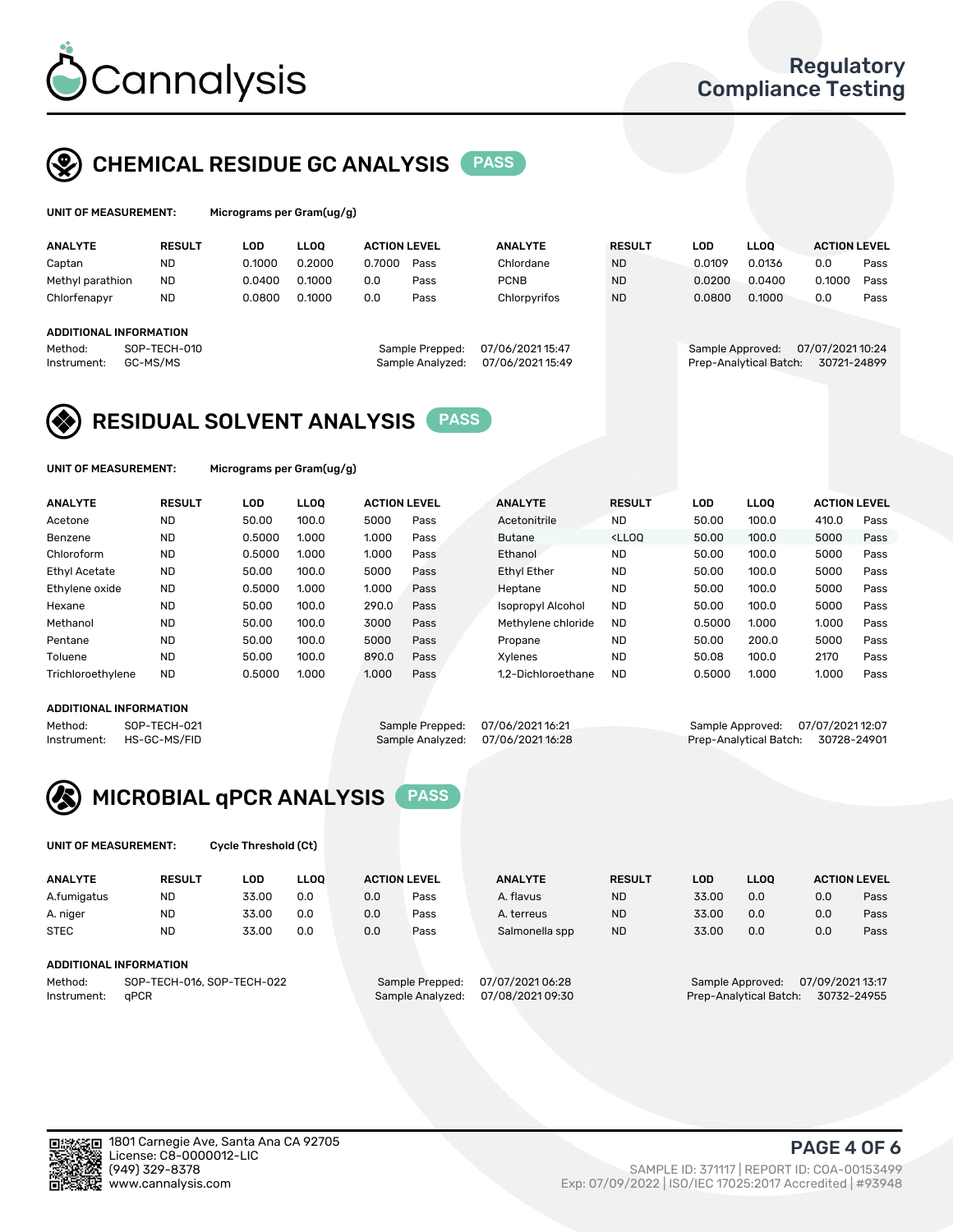



| UNIT OF MEASUREMENT: |                        | Micrograms per Gram(ug/g) |             |                     |                  |               |        |                        |                     |      |  |
|----------------------|------------------------|---------------------------|-------------|---------------------|------------------|---------------|--------|------------------------|---------------------|------|--|
| <b>ANALYTE</b>       | <b>RESULT</b>          | LOD                       | <b>LLOO</b> | <b>ACTION LEVEL</b> | <b>ANALYTE</b>   | <b>RESULT</b> | LOD    | <b>LLOO</b>            | <b>ACTION LEVEL</b> |      |  |
| Arsenic              | <b>ND</b>              | 0.0120                    | 0.1000      | 0.2000<br>Pass      | Cadmium          | <b>ND</b>     | 0.0072 | 0.0500                 | 0.2000              | Pass |  |
| Lead                 | <b>ND</b>              | 0.0068                    | 0.0500      | 0.5000<br>Pass      | Mercury          | <b>ND</b>     | 0.0060 | 0.0500                 | 0.1000              | Pass |  |
|                      | ADDITIONAL INFORMATION |                           |             |                     |                  |               |        |                        |                     |      |  |
| Method:              | SOP-TECH-013           |                           |             | Sample Prepped:     | 07/06/2021 16:28 |               |        | Sample Approved:       | 07/06/2021 21:13    |      |  |
| Instrument:          | ICP-MS                 |                           |             | Sample Analyzed:    | 07/06/202116:30  |               |        | Prep-Analytical Batch: | 30713-24902         |      |  |

Instrument: ICP-MS Sample Analyzed: 07/06/2021 16:30 Prep-Analytical Batch: 30713-24902



| UNIT OF MEASUREMEN |  |  |  |
|--------------------|--|--|--|

IT: Micrograms per Kilogram(ug/kg)

| <b>ANALYTE</b>          | <b>RESULT</b> | LOD   | <b>LLOO</b> | <b>ACTION LEVEL</b> |      | <b>ANALYTE</b> | <b>RESULT</b> | LOD   | <b>LLOO</b> |       | <b>ACTION LEVEL</b> |
|-------------------------|---------------|-------|-------------|---------------------|------|----------------|---------------|-------|-------------|-------|---------------------|
| Aflatoxin B1            | <b>ND</b>     | 1.000 | 2.000       |                     | N/A  | Aflatoxin B2   | <b>ND</b>     | 2.000 | 5.000       |       | N/A                 |
| Aflatoxin G1            | <b>ND</b>     | 2.000 | 5.000       |                     | N/A  | Aflatoxin G2   | <b>ND</b>     | 2.000 | 5.000       |       | N/A                 |
| <b>Total Aflatoxins</b> | <b>ND</b>     | 10.00 | 14.00       | 20.00               | Pass | Ochratoxin A   | <b>ND</b>     | 1.000 | 2.000       | 20.00 | Pass                |
|                         |               |       |             |                     |      |                |               |       |             |       |                     |

#### ADDITIONAL INFORMATION

Method: SOP-TECH-020 Sample Prepped: 07/06/2021 16:28 Sample Approved: 07/07/2021 10:23 Instrument: LC-MS/MS Sample Analyzed: 07/06/2021 17:36 Prep-Analytical Batch: 30729-24906

# FILTH & FOREIGN MATERIAL ANALYSIS PASS

UNIT OF MEASUREMENT: Filth and Foreign Matter (%, #/3g)

| <b>ANALYTE</b>                                              | <b>RESULT</b> | LOD | <b>LLOO</b> | <b>ACTION LEVEL</b> |                                     | <b>ANALYTE</b>                       | <b>RESULT</b> | LOD | <b>LLOO</b>                                | <b>ACTION LEVEL</b>            |      |
|-------------------------------------------------------------|---------------|-----|-------------|---------------------|-------------------------------------|--------------------------------------|---------------|-----|--------------------------------------------|--------------------------------|------|
| IF RH ME                                                    | <b>ND</b>     | 0.0 | 0.0         | 1.000               | Pass                                | <b>IFM</b>                           | <b>ND</b>     | 0.0 | 0.0                                        | 25.00                          | Pass |
| Mold                                                        | <b>ND</b>     | 0.0 | 0.0         | 25.00               | Pass                                | <b>SSCD</b>                          | <b>ND</b>     | 0.0 | 0.0                                        | 25.00                          | Pass |
| ADDITIONAL INFORMATION                                      |               |     |             |                     |                                     |                                      |               |     |                                            |                                |      |
| Method:<br>SOP-TECH-009<br>Instrument:<br>Visual Inspection |               |     |             |                     | Sample Prepped:<br>Sample Analyzed: | 07/06/2021 11:19<br>07/06/2021 11:19 |               |     | Sample Approved:<br>Prep-Analytical Batch: | 07/06/202111:20<br>30708-24881 |      |